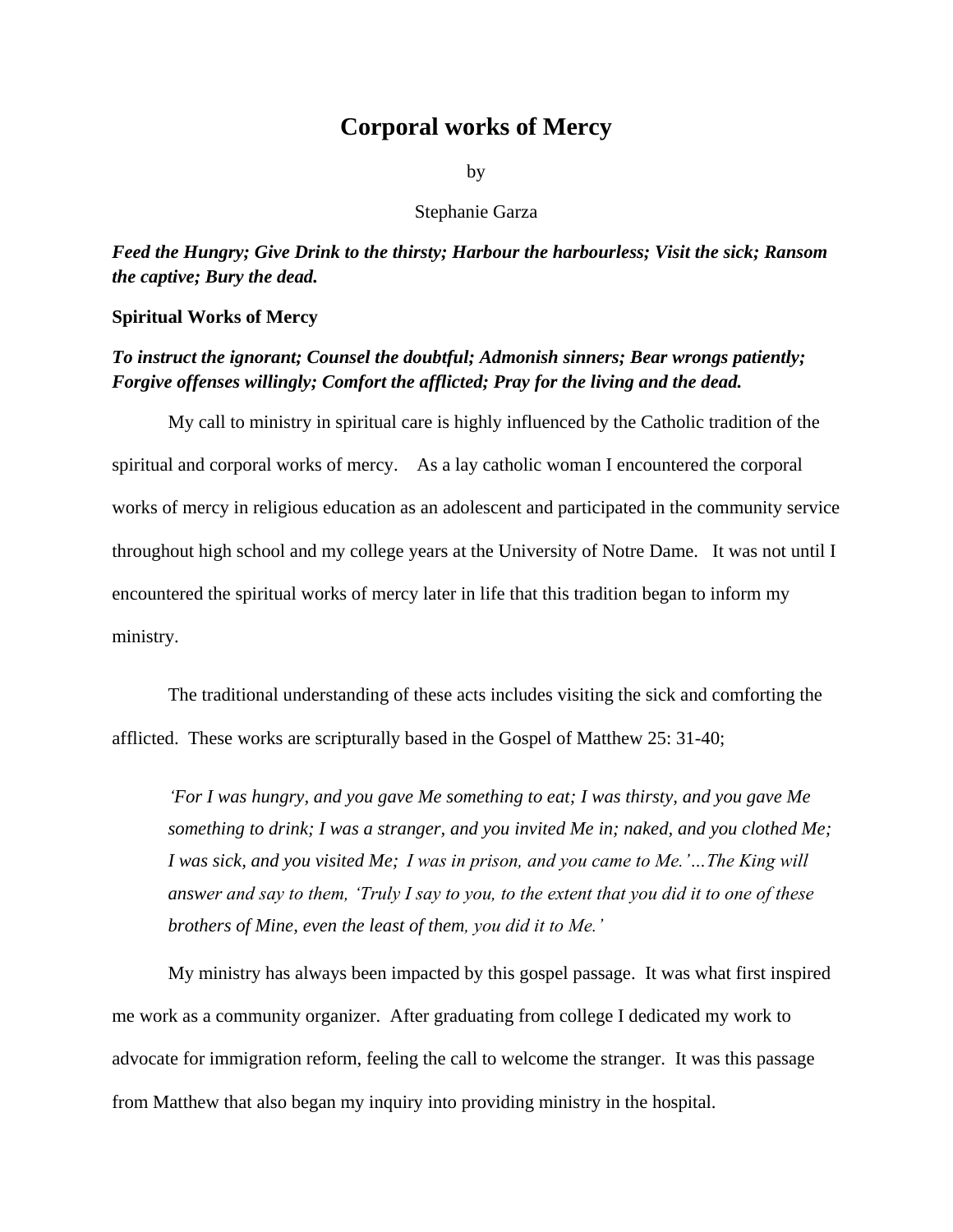Although not required to participate in Clinical Pastoral Education (CPE) as part of my divinity school curriculum, I decided to dedicate a summer to hospital ministry not only heed the call to visit the sick but also explore my pastoral identity and authority. I participated as a CPE Chaplain intern at the Methodist Hospital in Houston, TX the summer of 2010. The experience proved invaluable to my ministerial formation. My experience in CPE unit was challenging but affirming. It was an opportunity to dive into full time ministry and discover different ways to use and develop the talents God has given me to provide spiritual care.

It was a necessary change of environment after my first year of divinity school. Harvard Divinity School challenges my intellectual and academic capacities as I am challenged to integrate my intellectual life with my religious tradition and spiritual life. However CPE and hospital ministry challenged my hearts capacity to be fully present to those facing suffering.

CPE was an opportunity to identify places where I needed to grow and one of those areas was working in diverse contexts. I am Mexican American my father is an immigrant from northern Mexico. My experience in ministry has always been within the context of serving Latino families. In my work experience I had developed a competency in working with Latino families and other families of color but during my summer CPE unit I became aware that I find my capacity limited when providing pastoral care to people from dominant culture. I have always identified my ability to work across diversity as a strength but in my initial weeks of CPE I realized that my scope of diversity was limited. I did not realize that working across diversity included my working with patients from dominant culture.

When I began the CPE unit I had great difficulty connecting to some patients, specifically older white males, because of my lack of experience but also due to a lack of confidence in my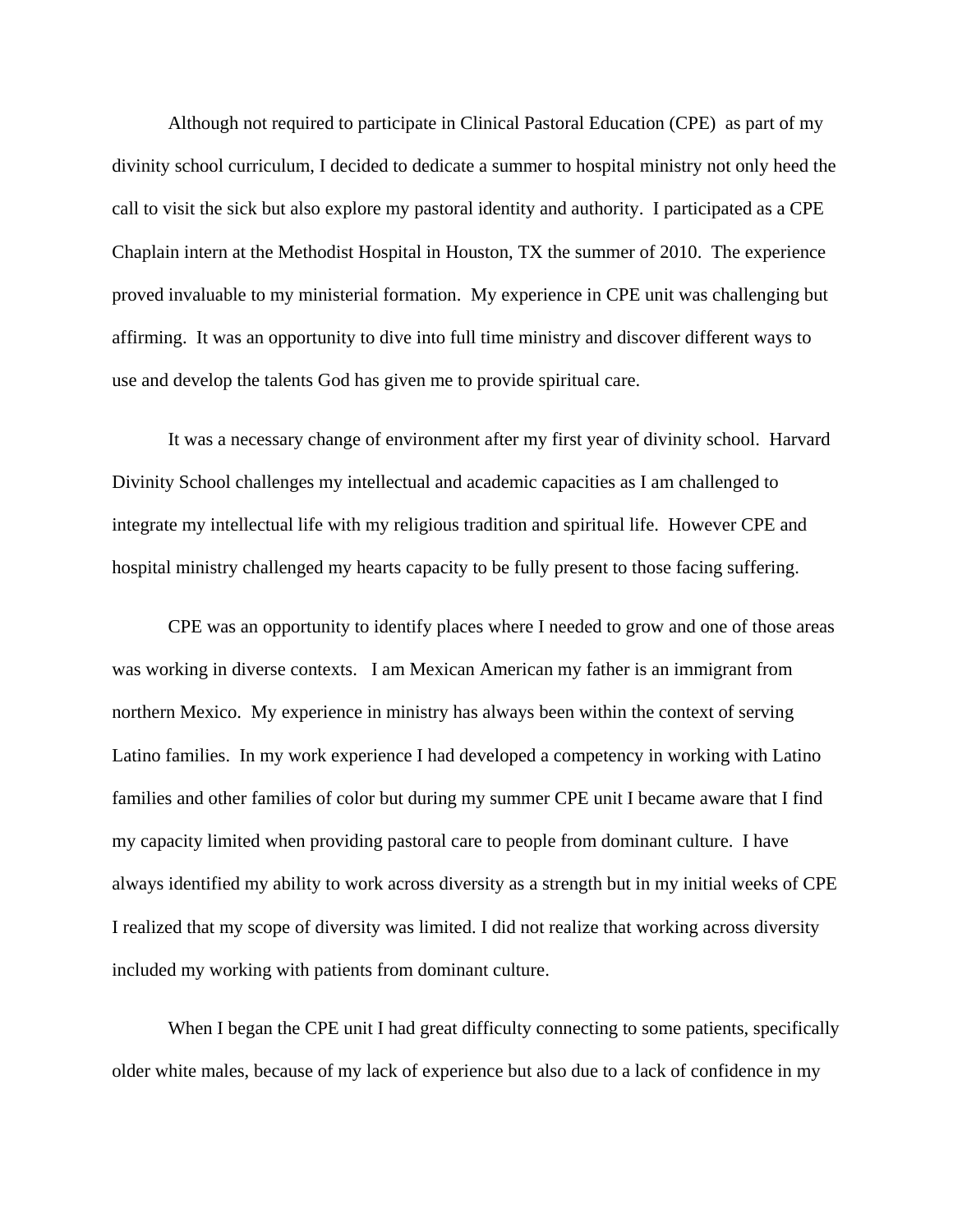own pastoral authority. This insecurity is shaped somewhat by my religious context as a young lay Catholic woman. Although there are countless lay women offering their ministries to sustain the Catholic Church, the institutional church often fails to recognize or celebrate their work. I struggled to gain confidence in my pastoral authority because although I know I have talents and a desire to provide spiritual care, I am self conscious about how others will perceive my authority. As a lay person I know that some will not respond to me as they would a member of the clergy.

After working ten weeks in a hospital unit with a large number of older white male patients and with the support of my CPE peers and supervisor I was able to develop more confidence in my pastoral presence. I confronted my anxieties and insecurities related to my pastoral authority and offered pastoral care to all my patients and their families. I continue to work on my confidence in my talents in providing empathic listening and culturally competent spiritual care.

CPE was also an opportunity for me to engage in deeper theological reflection, particularly related to my ministry. I came to discern that my understanding of eschatology also influences my ministry as it provides for me an imperative to serve others and serve God in order to build the kingdom of God on earth. I am influenced by liberation and feminists theologies that define the *basileia* as the realm of God. This interpretation allows for an understanding of the kingdom not as an end of time but a present possibility. The influence of liberation theologies that promote a liberative praxis also push me to identify my responsibility as a Christian to take part in building the realm of God on earth. This inspiration motivated my work in social justice and continues to inform my ministry as I reflect on Revelation 21:3, "*and I heard a loud voice from the throne saying, 'Now the dwelling of God is with men, and he will live with them. They*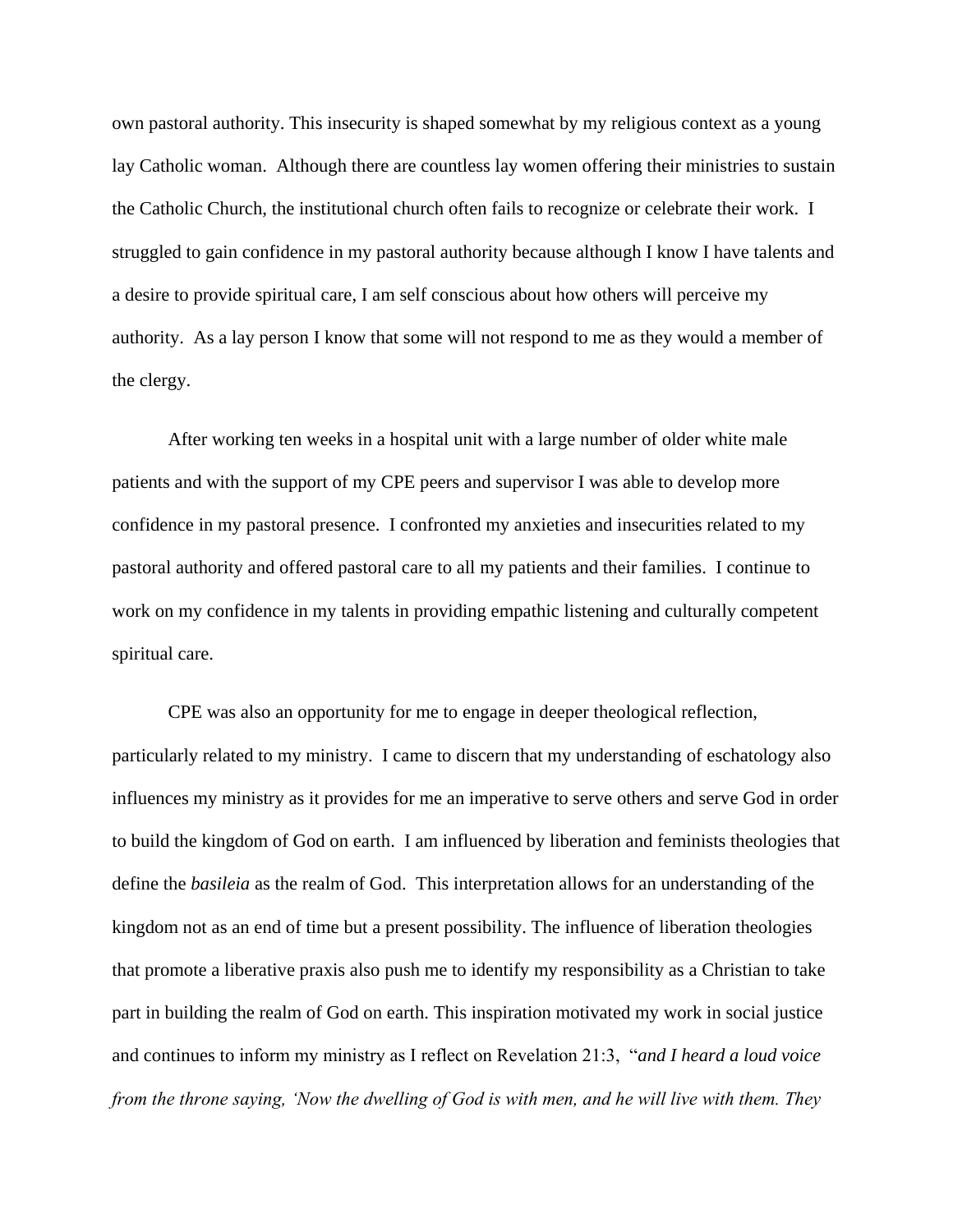*will be his people, and God himself will be with them and be their God. <sup>4</sup>He will wipe every tear from their eyes."* This passage of Revelation reveals the depth of God's love and compassion. When I question how this realm takes places in the now, I think about the ministry of presence that is a part of spiritual care and I see how the sincere gesture of providing a presence and receiving the stories and emotions of another is a spiritual act. It is an act where God is present. God indeed wipes away tears.

This presence is a part of the work that chaplains do in the hospital. A few times during my ministry at the hospital I encountered tears. I am not uncomfortable with tears as I understand their healing power. However I am always taken aback when prayer leads to the release of tears. During an initial visit with a patient that had been in the hospital over thirty days due to a recurring infection I encountered tears. The patient's wife was distressed because although her husband was out of the ICU, it was still unforeseeable how much longer he would remain in the hospital. After hearing the medical situation and the uncertainty the family was facing I offered prayer. I prayed for the family including their intentions and a request for blessings of wisdom on the staff and strength for the entire family. I do not recall the words exactly but the prayer provoked tears in the woman. I tried to console her but she expressed how she had been emotionally fragile in those days and she assured me she would be ok drawing the visit to a close. I understand that sometimes sincerity in prayer gives permission to acknowledge the severity of the situation and let those tears fall. Although nothing I can say will eliminate anxieties the understanding that God sees those tears is consoling and is affirming of God's love and grace.

 My work experience as a community organizer working with immigrant families greatly influenced my pastoral identity. It was a ministry that helped me develop my ability to listen and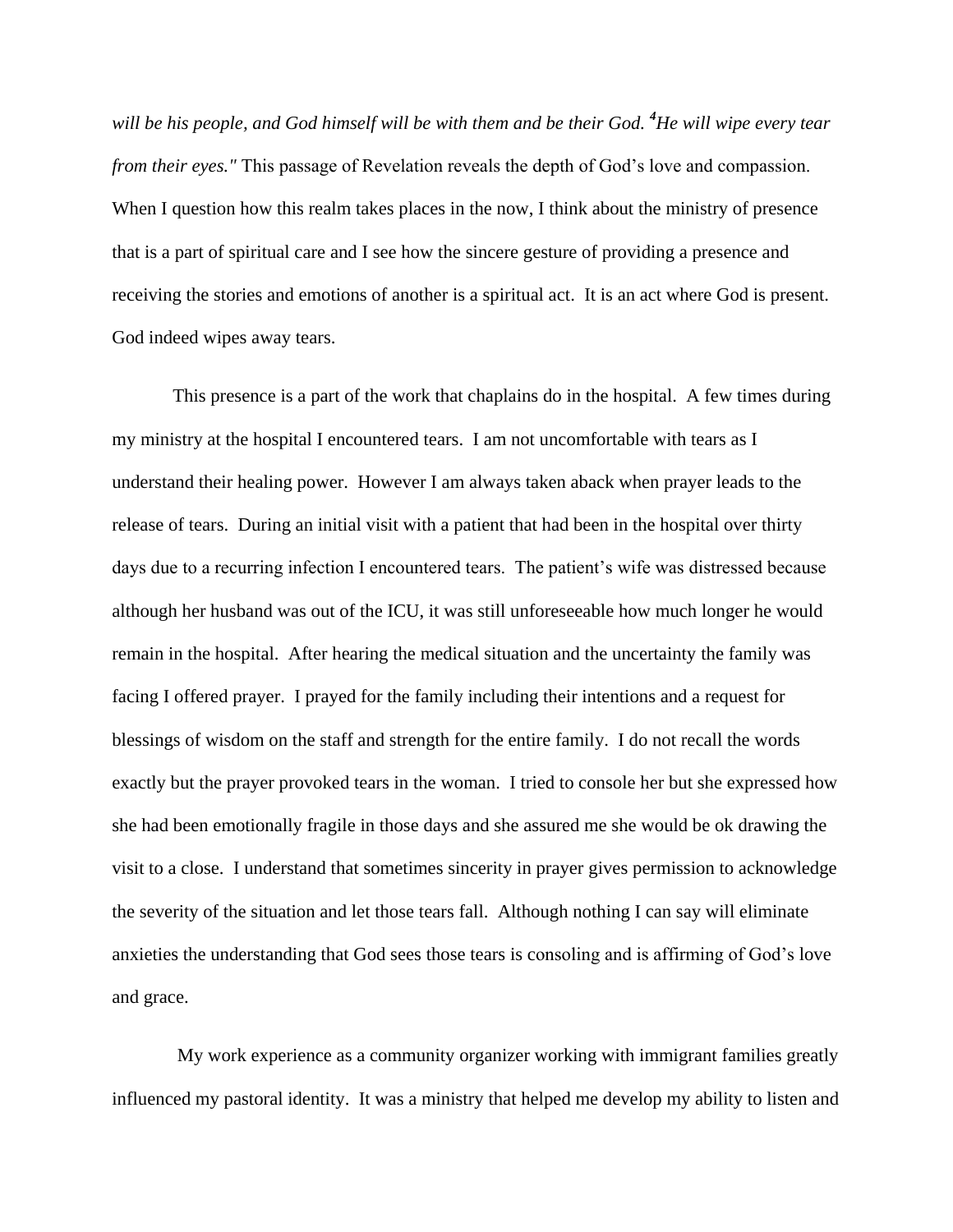to be perceptive of emotions and family dynamics. My work with immigrant families and families in poverty allowed me to walk with families that experienced trauma, although not medical, often issues of life and death. It was those experiences that brought me to pursue ministry and attempt chaplaincy. I have been with people as they faced grief and loss. This prepared me emotionally to sit with the intensity of pastoral care in chaplaincy.

On my first on call shift at the hospital four patients expired. Four families experienced profound grief and loss. At 8:30 in the morning I performed a Service of Letting Go for a family that was removing mechanical support of their loved one, the great matriarch of a large Latino family. Generations of the family were gathered to commend the patient to God. At 10:30 am I prayed with the same family as the patient passed on. Later that day, I listened to the memories of a man who lost his partner. I shared grief support information with this man's friends that in addition to their grief experience were experiencing worry for their loved one who must continue life without his love. Two hours later I provided pastoral care to a woman who lost her father. I waited with her as she shared memories of him and made calls to her loved ones that were to come to see and say goodbye to their dad and brother. The day ended with a call to attend a hysterical wife who between deep sobs of anguish made the decision to end the code blue process as her husband would have wished. I stayed with her as she waited for her family and for her husband to take his last breaths. The day was a marathon of raw emotions. The only way that I was able to make it through the day without falling to pieces was the endurance for encountering helplessness and suffering I had to develop while ministering to families that grieved the loss of loved ones due to deportation.

I still question how I made it through that day. Needless to say that day ended with me collapsing on my couch at home with a box of tissues at but I remembered that the staff